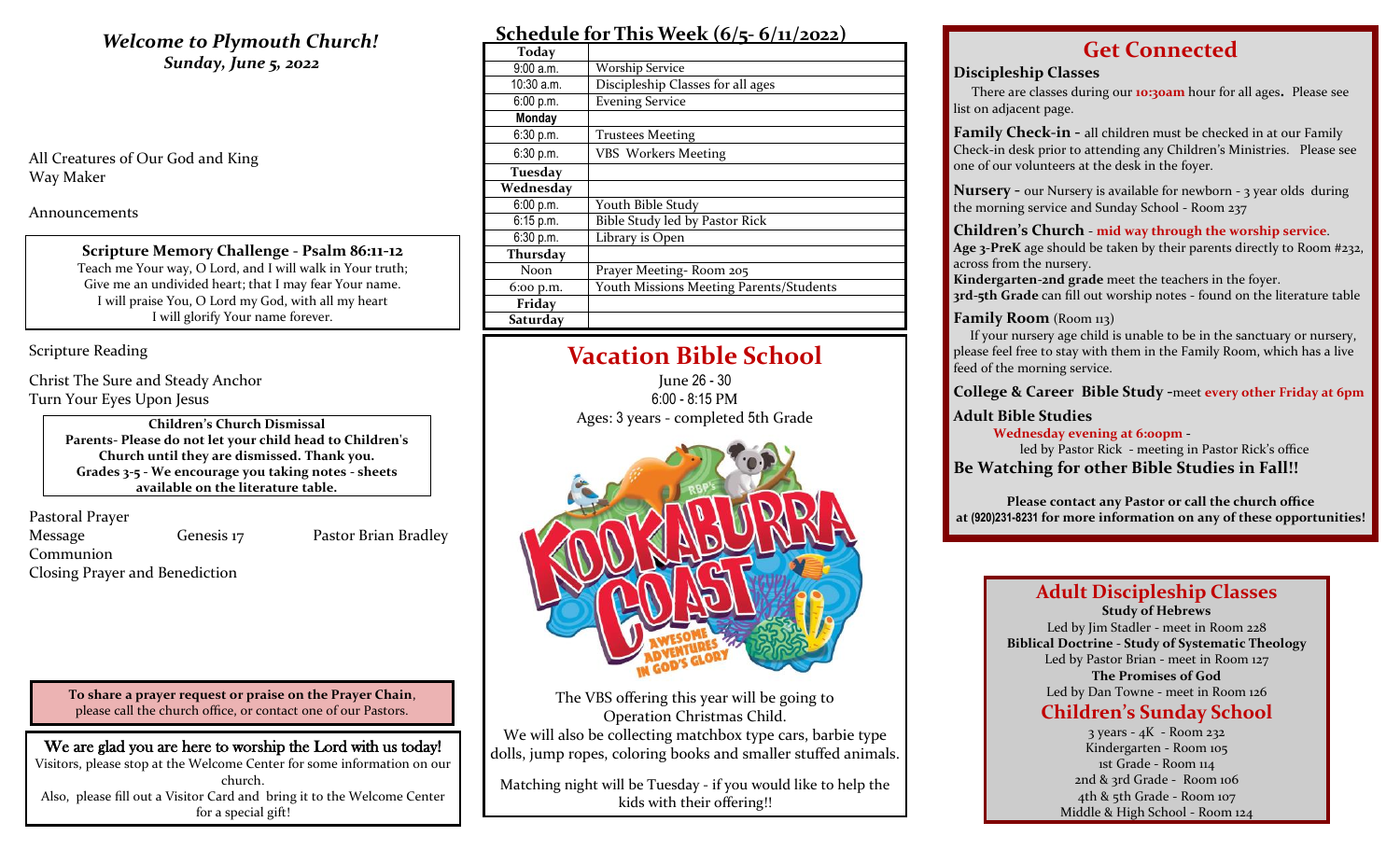

 **Fly High with Reading Summer Reading Program** June - August **Sign Up Today!!!** In The Library



 **VBS Needs Egg Cartons** Please bring your cardboard egg cartons to the Church office before June 26th!!!

# **Sunday School Teachers & Helpers Needed for Fall**

If you would be willing to teach or help in our Children's Sunday School Program, please contact Kristen Anklam.

# **LLBC Summer Camps**

Van sign up sheets are posted. Please add your child if they will be riding the church van to and from camp. (We will take a van if there are 4 or more riders.) If you are able to drive the van to take children to camp or bring them back, please sign up also. (You need to be an approved driver. See the church office for more info.) Questions--contact Nancy Stroh.

# **Attention Van Drivers!**

All personnel that are planning on driving the church vans after July 1st must agree to, and complete a new Drivers Qualification form and turn it in to the church office. All applications will be reviewed by the Trustees, and if approved, will post your name on the bulletin board under Approved Van Drivers for 2022. Forms can be found in the church office.

## **Office Summer Hours**

The office may be closed at 1PM some days. If you will be coming to church for something, please call prior to coming, to make sure someone is here.

# **Our Daily Bread**

The new copies of the daily devotional "Our Daily Bread" are here. Please pick up a copy on the literature table or welcome center.

**Nursery Workers Today:** Monitor: Amanda Woller 9:00: Amanda Woller, Marlena Ross, Eliana Ross 10:30: Amanda Woller, Evyn Stadler **Nursery Workers Next Sunday:** Monitor: Kendra Arthur 9:00: Kendra Arthur, Candace Leach, Carly Matiash 10:30: Lynn Brown, Heather Steffen

> **Greeter Today**: Sue Stadler **Greeter Next Week**: Michelle Vincent

**Children's Church Today**: Holly Simpson, Jodi Matiash

**Sound/Projection Today:** Scott Bradley / Erich Graves **Sound/Projection Next Week:** Nathan Kienetz /Christopher Jepson

### Elder Flocks

 A through B - call Dustin Arthur - 920-698-6048 C through E - call Joel Cook - 920-589-4014 F through G - call Pastor Brian - 920-312-0637 H through K - call Gary Jepson - 920-312-1856 L through O - call Nick Matiash - 920-642-0040 P through Sc - call Elroy Post - 920-573-2257 Sd through Sz - call Dan Patterson - 920-410-3245 T through Z - call Steve Anklam - 920-470-5114

### **Weekly Tithes & Offerings**

| <b>Fund</b>                          | 05/22/2022 Offering    |
|--------------------------------------|------------------------|
| General -- Needed Weekly: \$7,958.17 | \$6,467.60             |
| <b>Building</b>                      | \$30.00                |
| Flooring (ongoing)                   | \$10.00                |
| Needed Year to Date: \$135,188.89    | Received: \$141,285.90 |
|                                      |                        |



**Senior Pastor: Rick Hopkins (920) 838-2542 Associate Pastor: Brian Bradley (920) 312-0637 Youth Pastor: Daniel Alexander (920) 279-5881**